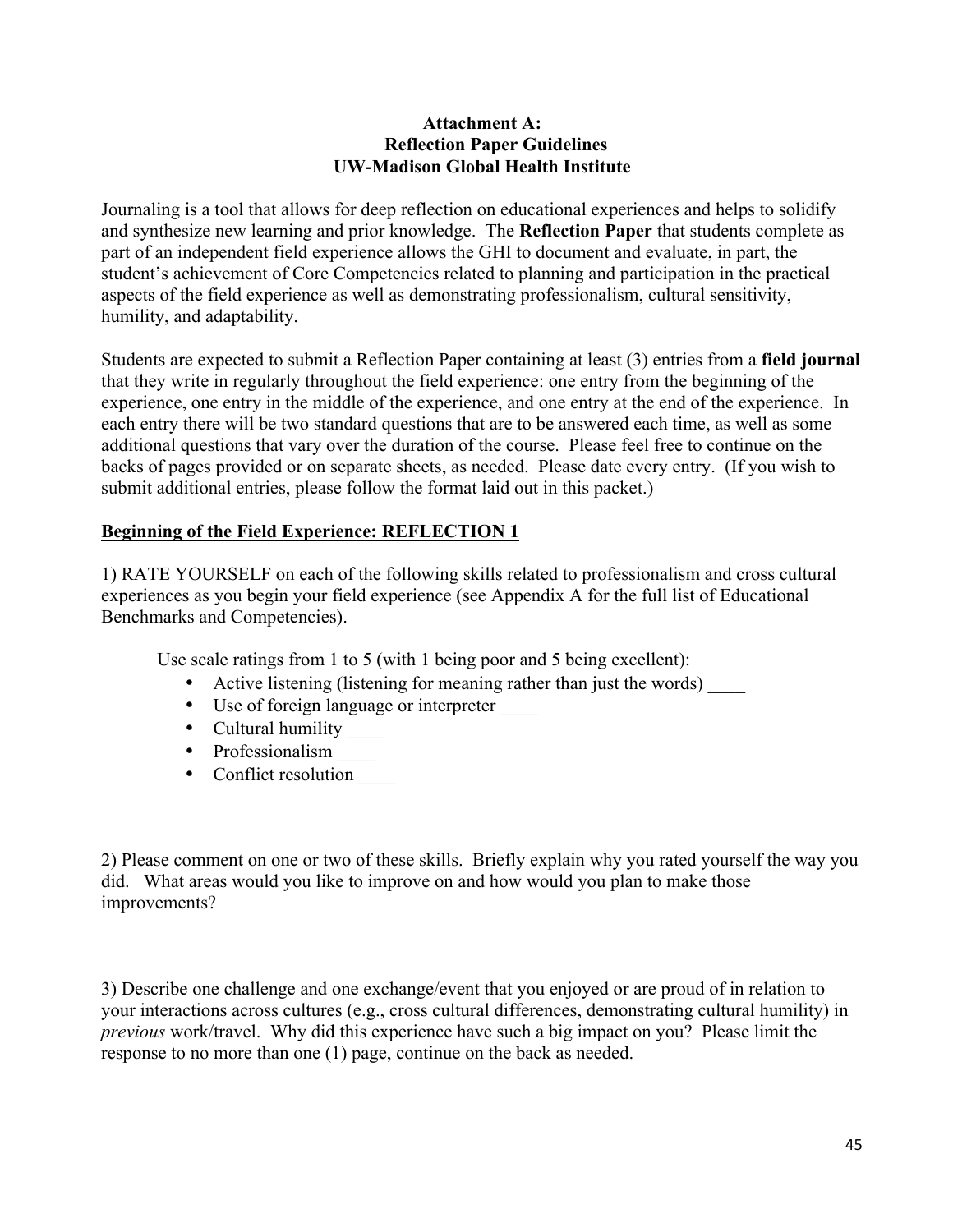4) What are your thoughts/views on the role of community in health, based on personal experience or previous coursework as you begin your field experience?

5) Please outline some of your beliefs. For example, (you do not need to address all of these):

- Identify your own cultural and family beliefs and values.
- Define your own personal culture/identity, e.g., ethnicity, age, experience, education, socio-economic status, gender, sexual orientation, religion.
- Are you aware of your personal biases and assumptions about people with different values than yours?
- Describe a time when you became aware of being different from other people.

# **Midpoint in the Field Experience: REFLECTION 2**

1) RATE YOURSELF on each of the following skills related to professionalism and cross cultural experiences at the midpoint of your field experience (see Appendix A for the full list of Educational Benchmarks and Competencies).

Use scale ratings from 1 to 5 (with 1 being poor and 5 being excellent):

- Active listening (listening for meaning rather than just the words)
- Use of foreign language or interpreter \_\_\_\_
- Cultural humility \_\_\_\_\_\_
- Professionalism \_\_\_\_\_
- Conflict resolution

2) Please comment on one or two of these skills. Briefly explain why you rated yourself the way you did. What areas would you like to improve on and how would you plan to make those improvements?

3) Describe one challenge and one exchange/event that you enjoyed or are proud of in relation to your interactions across cultures (e.g., cross cultural differences, demonstrating cultural humility) that you have encountered so far during your field experience. Why did this experience have such a big impact on you? Please limit the response to no more than one (1) page, continue on the back as needed.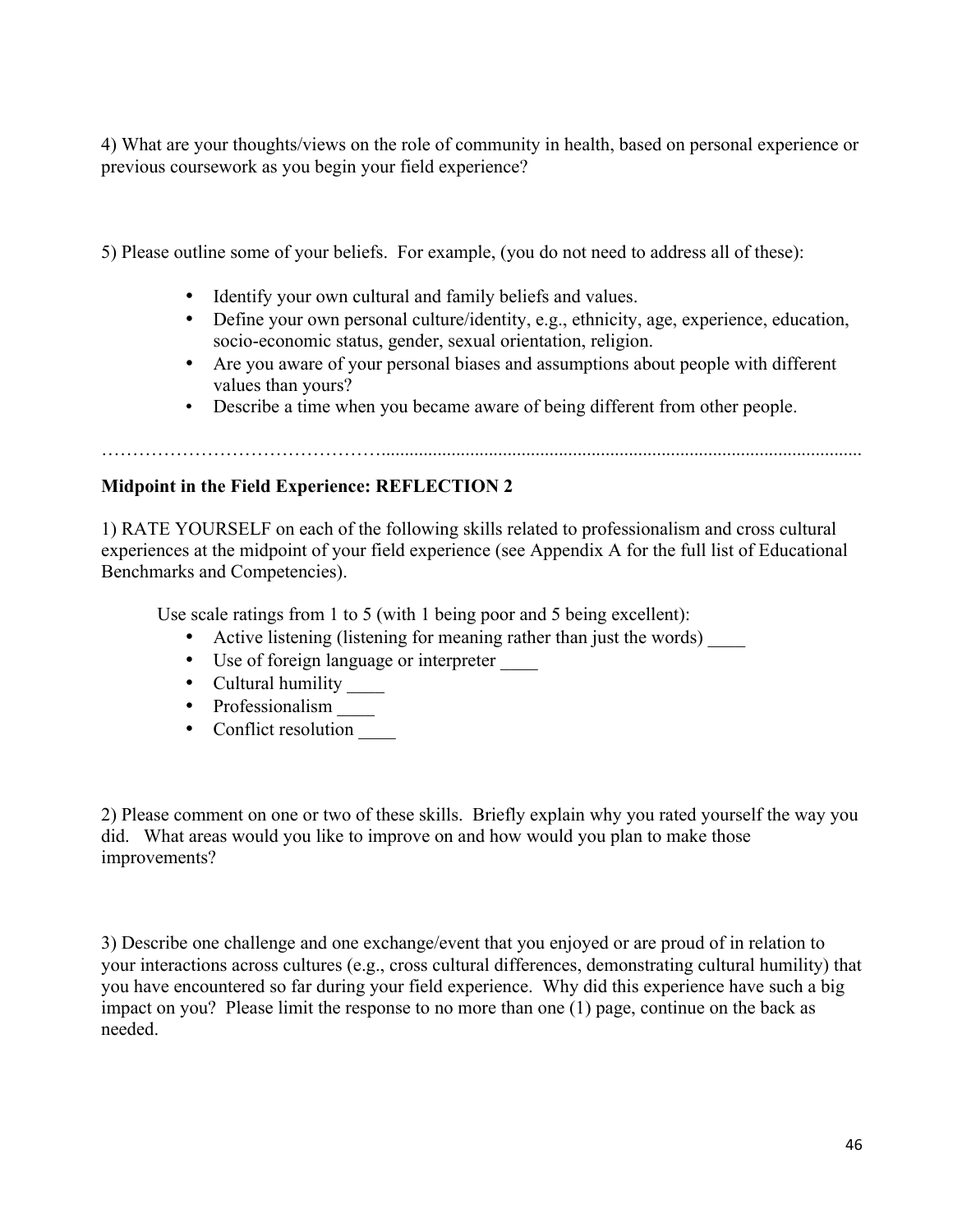4) How do you understand equity as specifically related to access to health care? Based on your experience so far, what are the barriers to access that you see at your field site? What are strengths of this system with regard to access? Please compare the U.S. and the country you are in for the Field Experience.

5) Reflect on the benefits and challenges of working as part of an interdisciplinary team. What role do you see yourself playing in a team? Where do you and your discipline fit? (Please answer in relation to your field experience; if your field experience was not explicitly multidisciplinary, answer in terms of your overall beliefs/ideas.)

……………………………………….......................................................................................................

## **End of Field Experience: REFLECTION 3**

1) RATE YOURSELF on each of the following skills related to professionalism and cross cultural experiences as you complete your field experience (see Appendix A for the full list of Educational Benchmarks and Competencies).

Use scale ratings from 1 to 5 (with 1 being poor and 5 being excellent):

- Active listening (listening for meaning rather than just the words) \_\_\_\_
- Use of foreign language or interpreter \_\_\_\_
- Cultural humility \_\_\_\_\_\_
- Professionalism \_\_\_\_\_
- Conflict resolution

2) Please comment on one or two of these skills. Briefly explain why you rated yourself the way you did. What areas would you like to improve on and how would you plan to make those improvements?

3) Describe one challenge and one exchange/event that you enjoyed or are proud of in relation to your interactions across cultures (e.g., cross cultural differences, demonstrating cultural humility) that you have encountered during your field experience. Why did this experience have such a big impact on you? Please limit the response to no more than one (1) page, continue on the back as needed.

4) Short-term "mission" models of global health intervention are rarely an optimal approach for longterm improvements; instead, sustainability should be strived for in programs. In this regard, reflect on the sustainability of the programs/interventions you observed and/or participated in during your field experience, including the UW-Madison programs.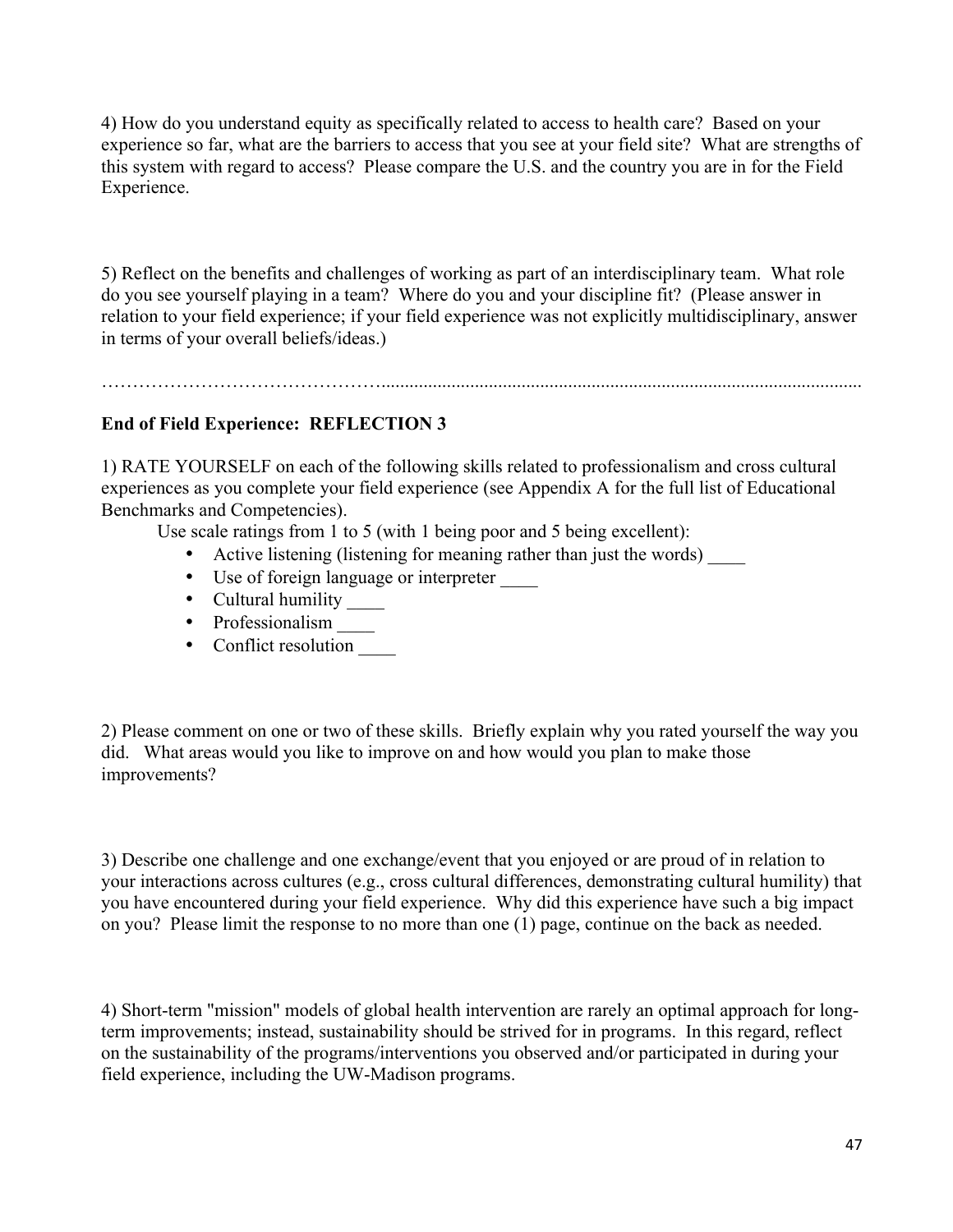5) Looking back at the entries from week 1, reflect on your overall experiences in your field experience. How did these experiences reinforce or change your thinking, understanding of, or beliefs about global health?